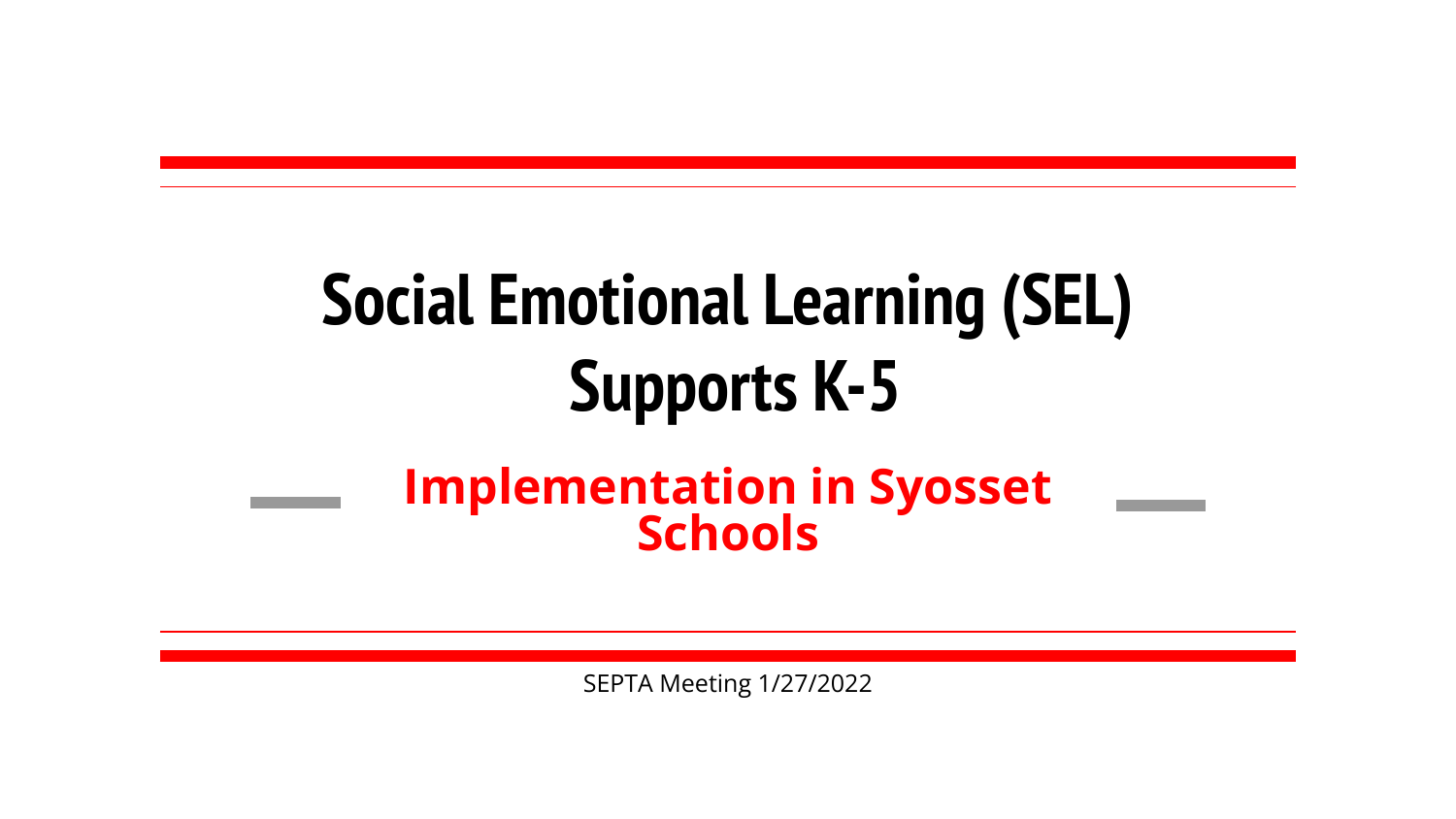### **Presented by: Elementary Social Workers**

- **● Kierstin Berwick:** Elementary School Social Worker- Robbins Lane/South Grove
- **Denise Glenn:** Elementary School Social Worker- Walt Whitman/Village
- **● Caitlyn Moore:** Elementary School Social Worker- Baylis/Berry Hill

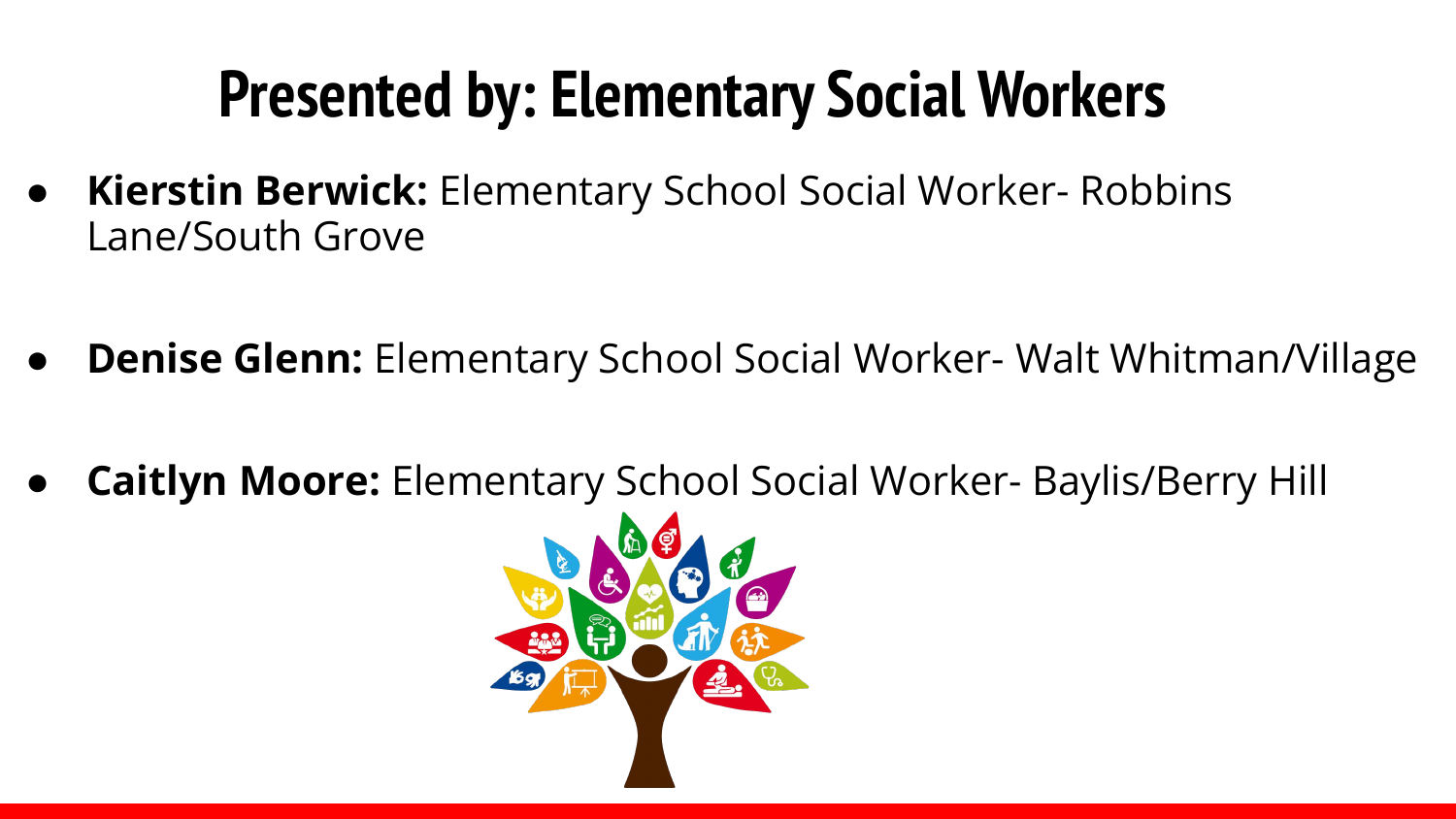

- Introduction
- **●** MTSS Process
- Elementary Tier II/III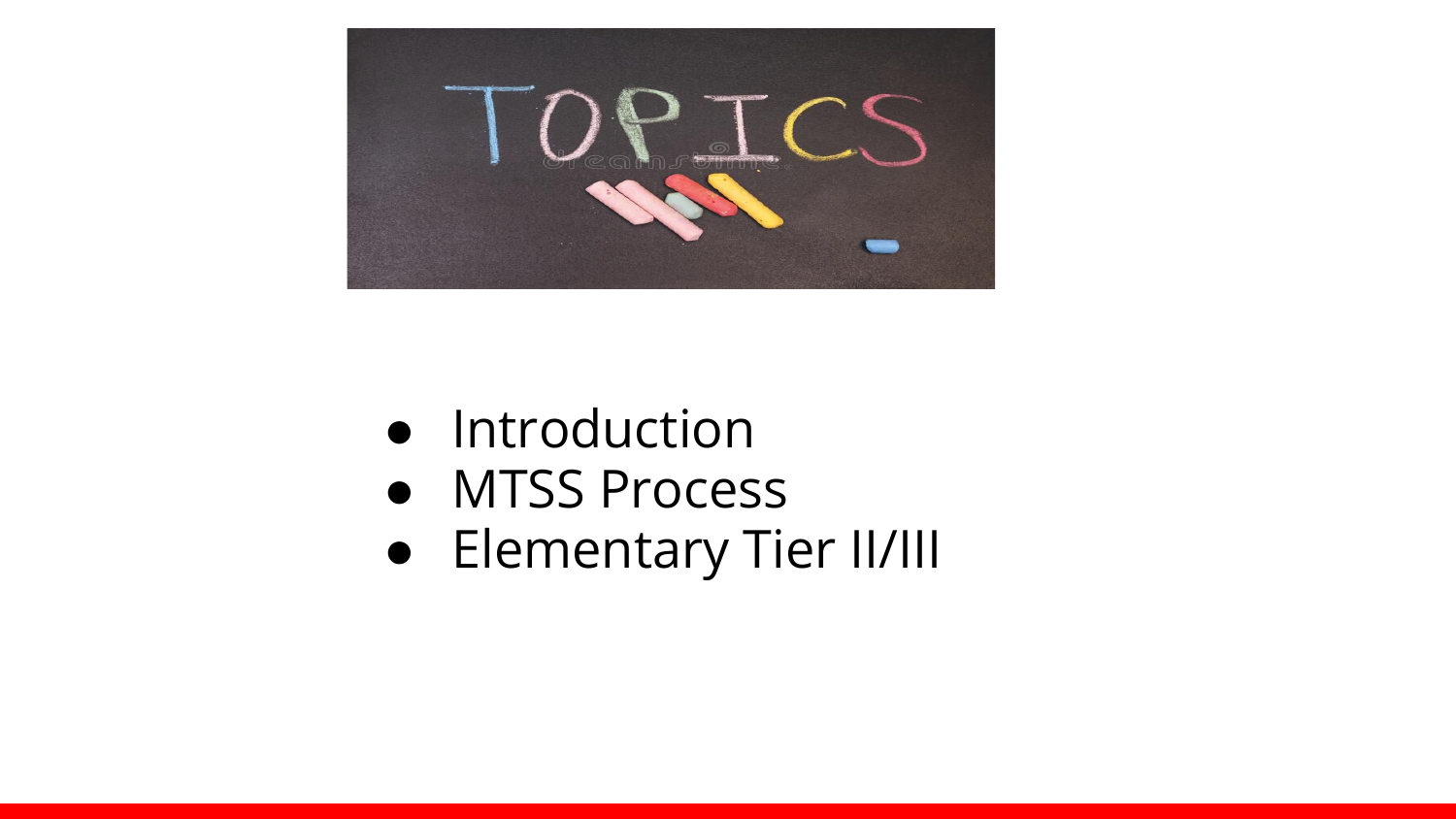# **Activity**



- **T or F:** SEL boosts academic performance and deepens engagement with content. TRUE
- **T or F:** SEL is a one-size fits all approach. FALSE
- **T or F:** SEL builds relationships and skills that promote healthy well-being. TRUE
- **T or F:** SEL is a therapeutic technique. FALSE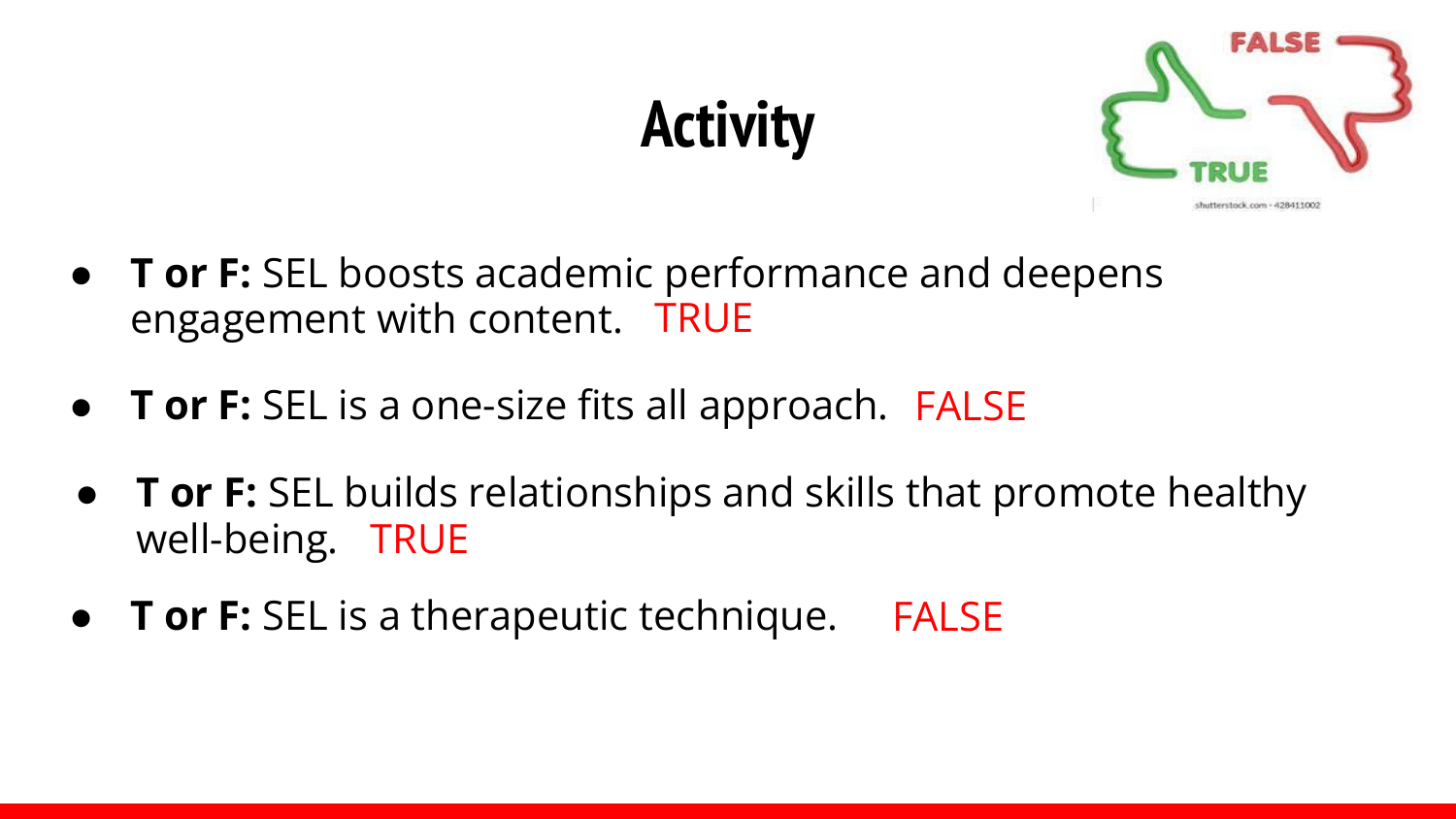# **Social Emotional Learning (SEL)**

**SEL refers to the integration of social and emotional skills into school curriculum.**

By directly and indirectly teaching social and emotional skills, students are supported in developing healthy identities, managing emotions, achieving personal and collective goals, displaying empathy for others, establishing and maintaining supportive relationships, and making responsible and caring decisions.

### **Learning Makes a Difference** Decades of research confirm: Students benefit from SEL in school and in life. Student academic performance increased by 11 **ROOSTS** percentile points **ACADEMICS** Helped students manage stress and depression, & improved their attitudes about **IMPROVES MENTAL** themselves, others, and school **WELLNESS** Increased well-being up to 18 years later and decreased likelihood of receiving **SUPPORTS LIFETIME** public assistance **OUTCOMES** Shows an impact on development across all **BENEFITS ALI** demographics and backarounds **STUDENT GROUPS** On average, for every dollar invested in SEL. **RETURNON** there is an \$11 **INVESTMENT** return of benefits From "What Does The Research Say?" on casel.org

**Social and Emotional**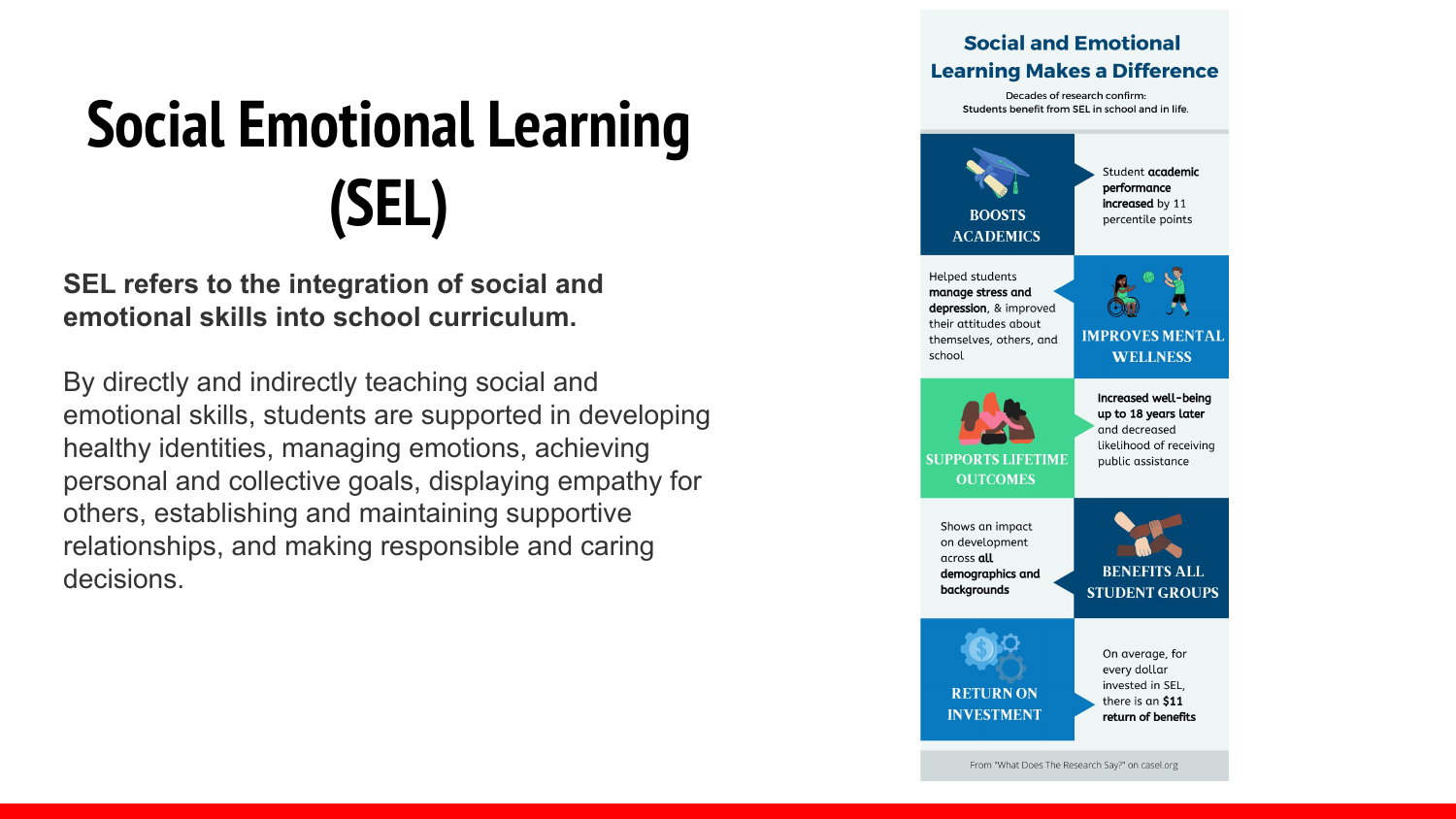### **CASEL Competencies**

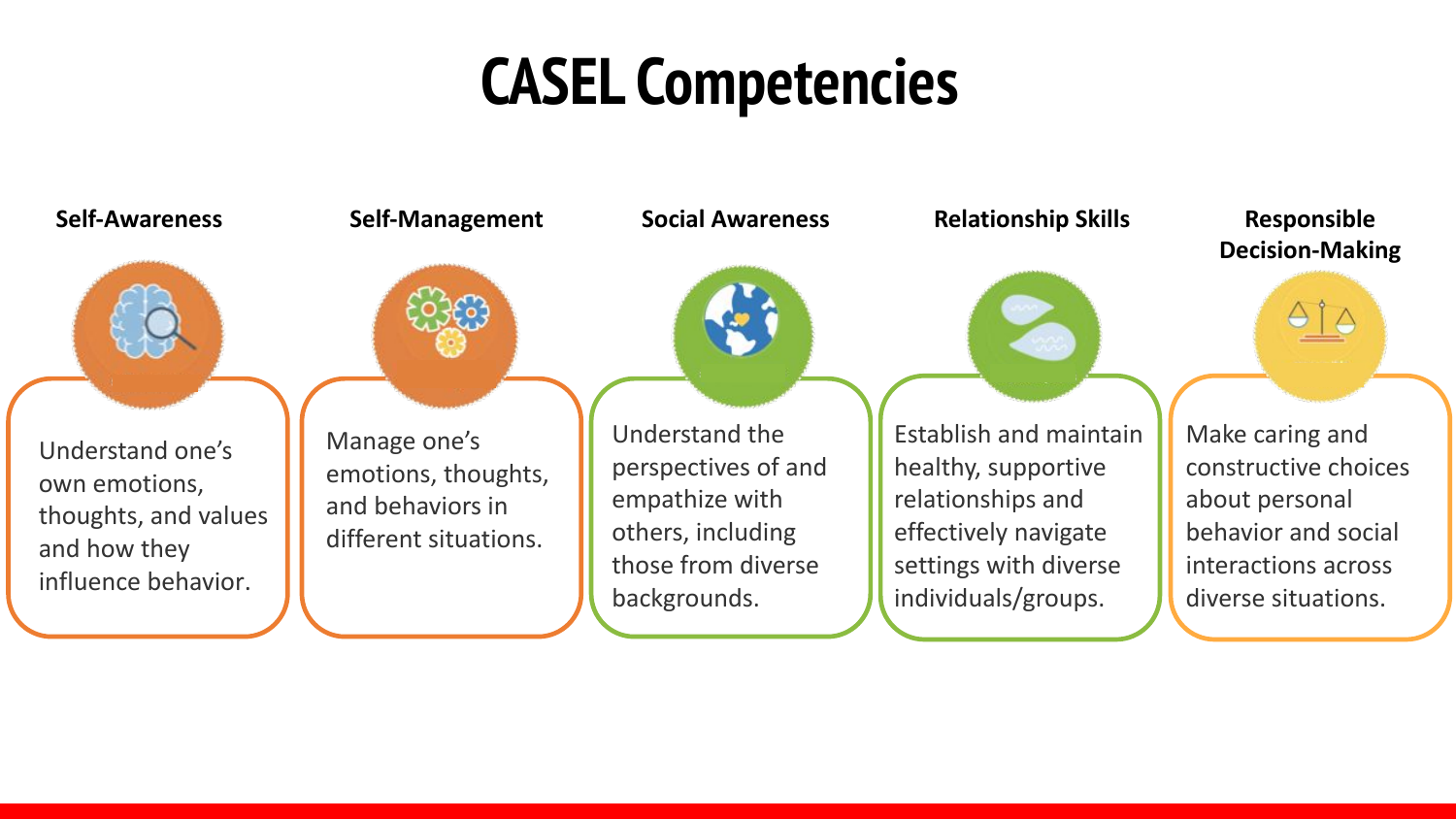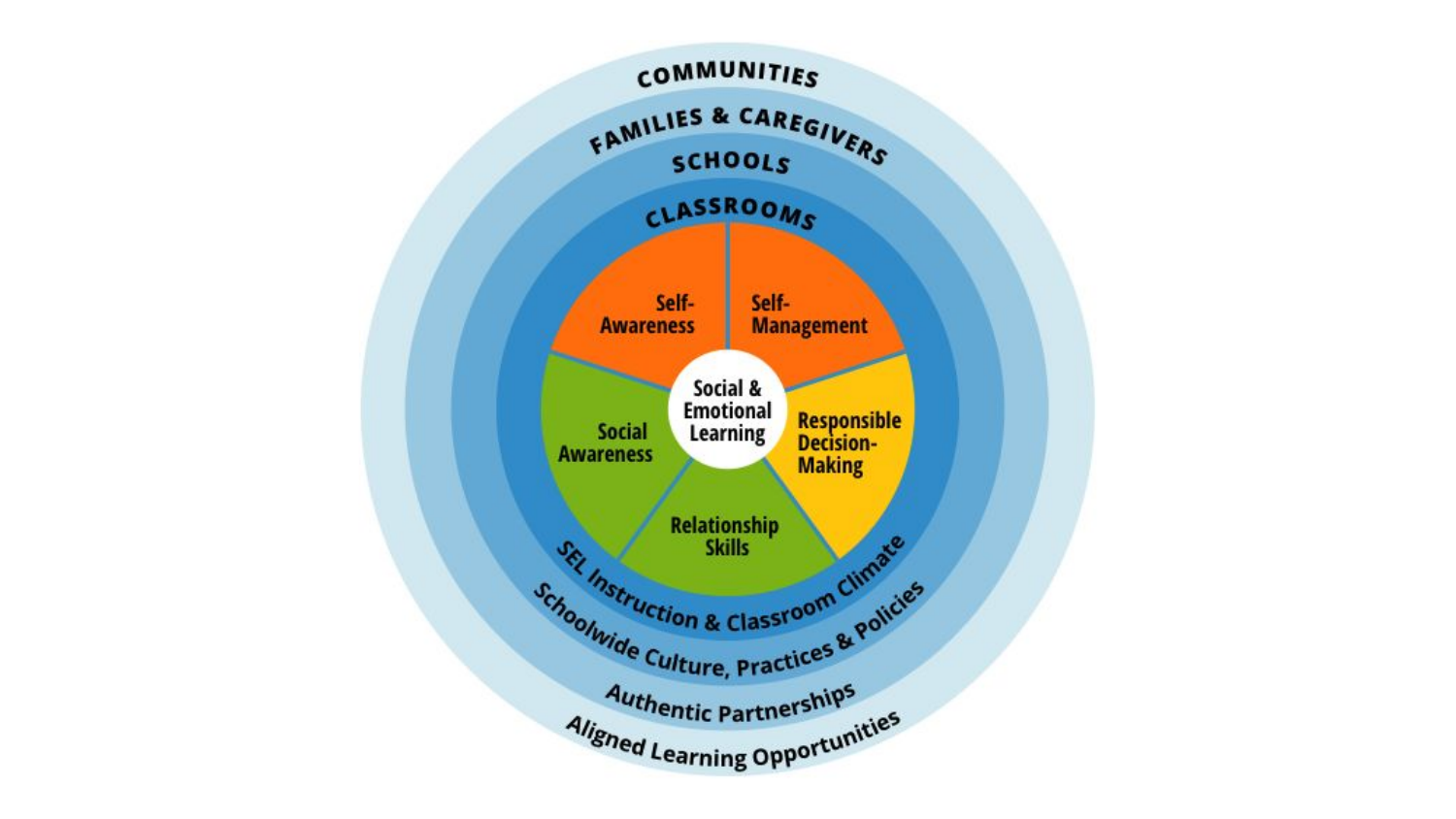

# **Syosset MTSS | Tiered Supports**

### **Academics**

 $1 - 5%$ 

 $5 - 10%$ 

### Tier 3: Intensive Tier 3: Intensive  $1 - 5%$ Individual, intensive Individual, assessment-based, instruction and learning. intense, durable procedures Tier 2: Strategic **Tier 2: Strategic**  $5 - 10%$ Small group, differentiated, Some students, rapid **EVALUATE DEFINE** strategic instruction response, high efficiency IMPLEMENT ANALYZE **Tier 1: Core** Tier 1: Core  $80 - 90%$  $80 - 90%$ Positive behavior support and Standards-based classroom learning: differentiation using school climate core curriculum

**Behavior**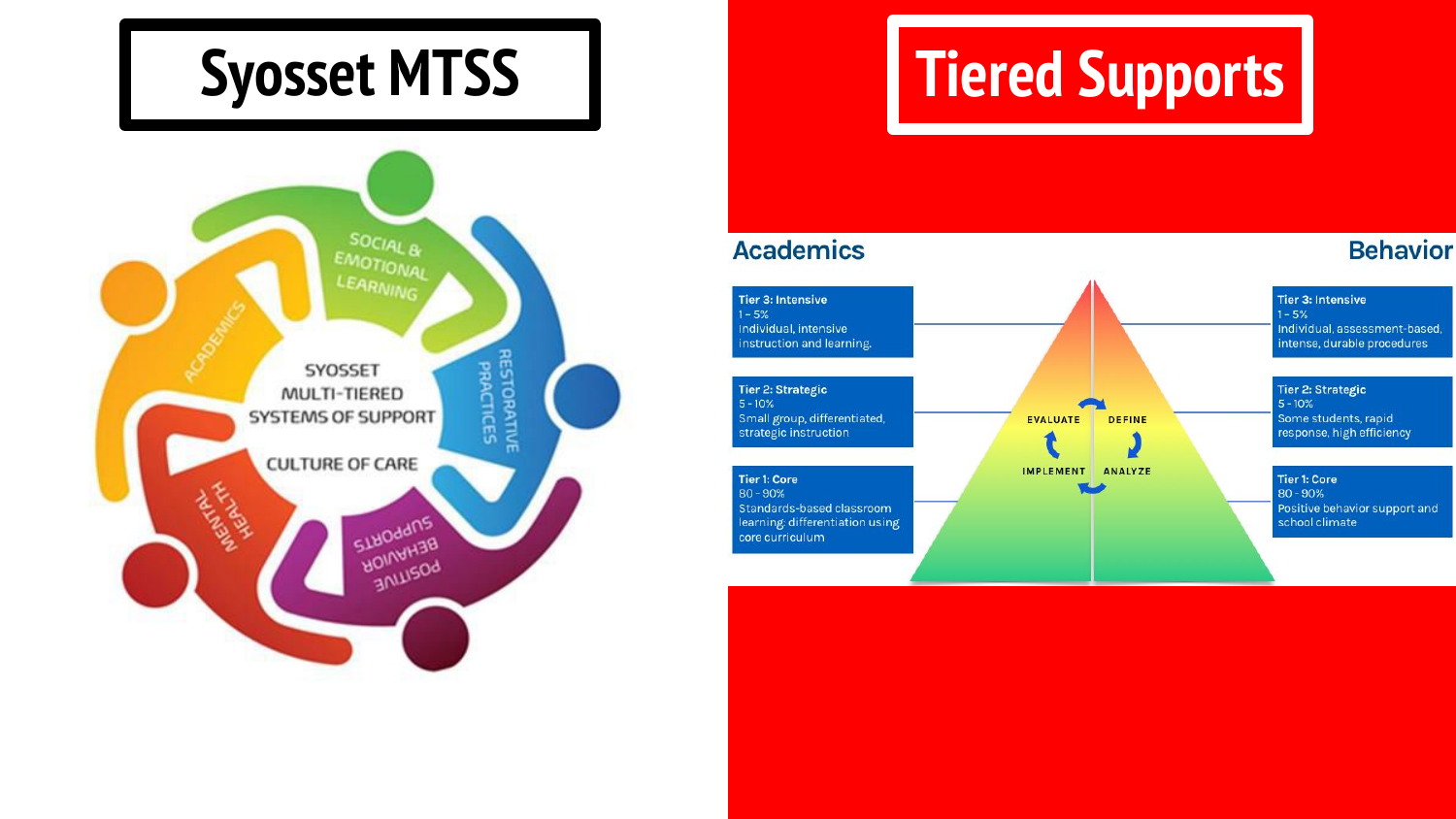# **Elementary Tier I: Harmony SEL**

- The Harmony Curriculum is a comprehensive elementary program which offers SEL support through:
	- Everyday practices
	- Classroom lessons
	- Resources for generalization to school and home environments
- Harmony has been recognized by the Collaborative for Academic, Social, and Emotional Learning as a CASEL SELect Program

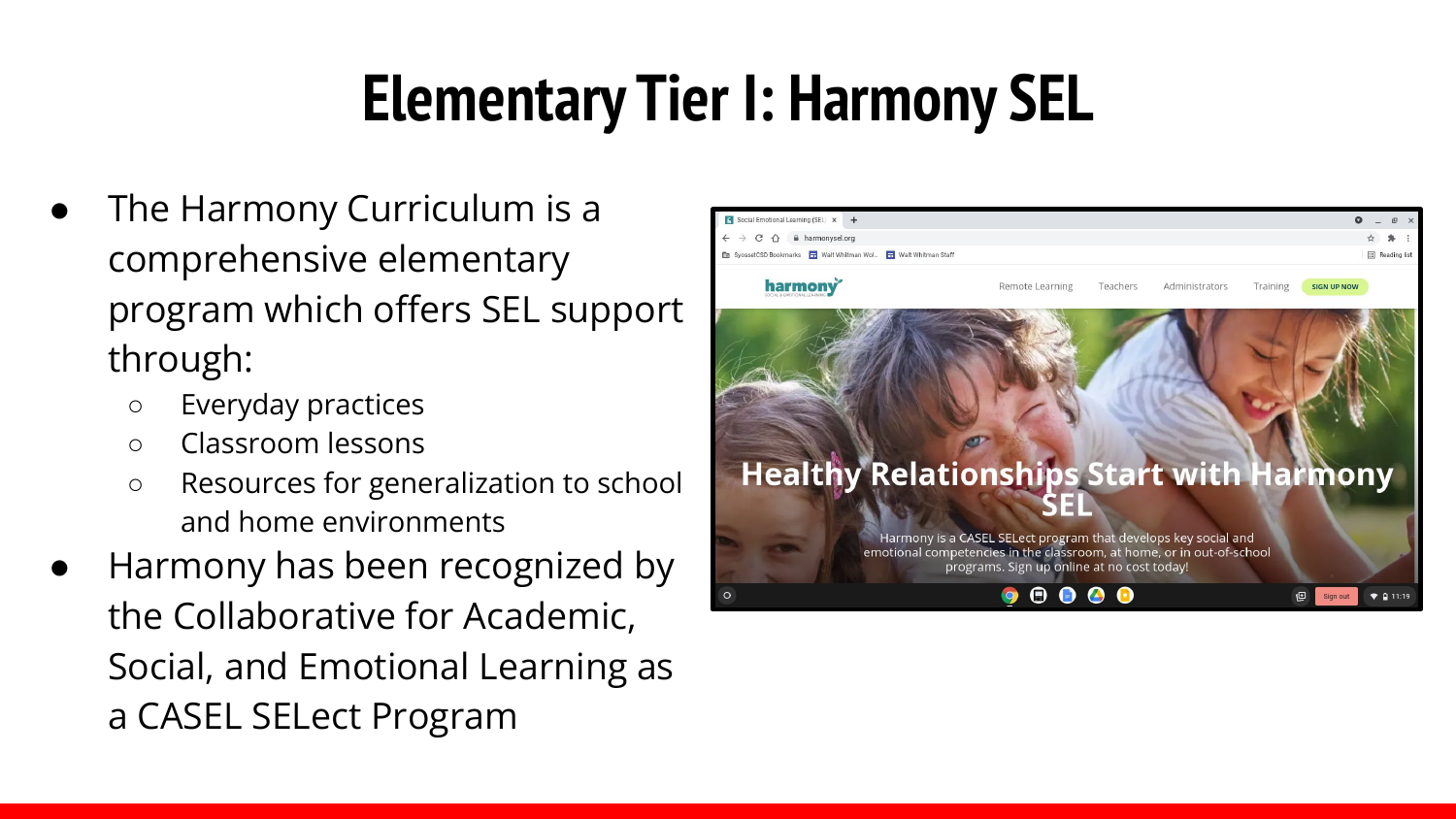# **Elementary Supports during Lunch & Recess**

- Elementary Social Workers are available to:
	- Facilitate trainings and professional development to aides and monitors
	- Support aides and monitors with strategies to encourage positive, prosocial student behavior
	- Student observations
	- Opportunities to support positive behavioral interventions and supports (PBIS)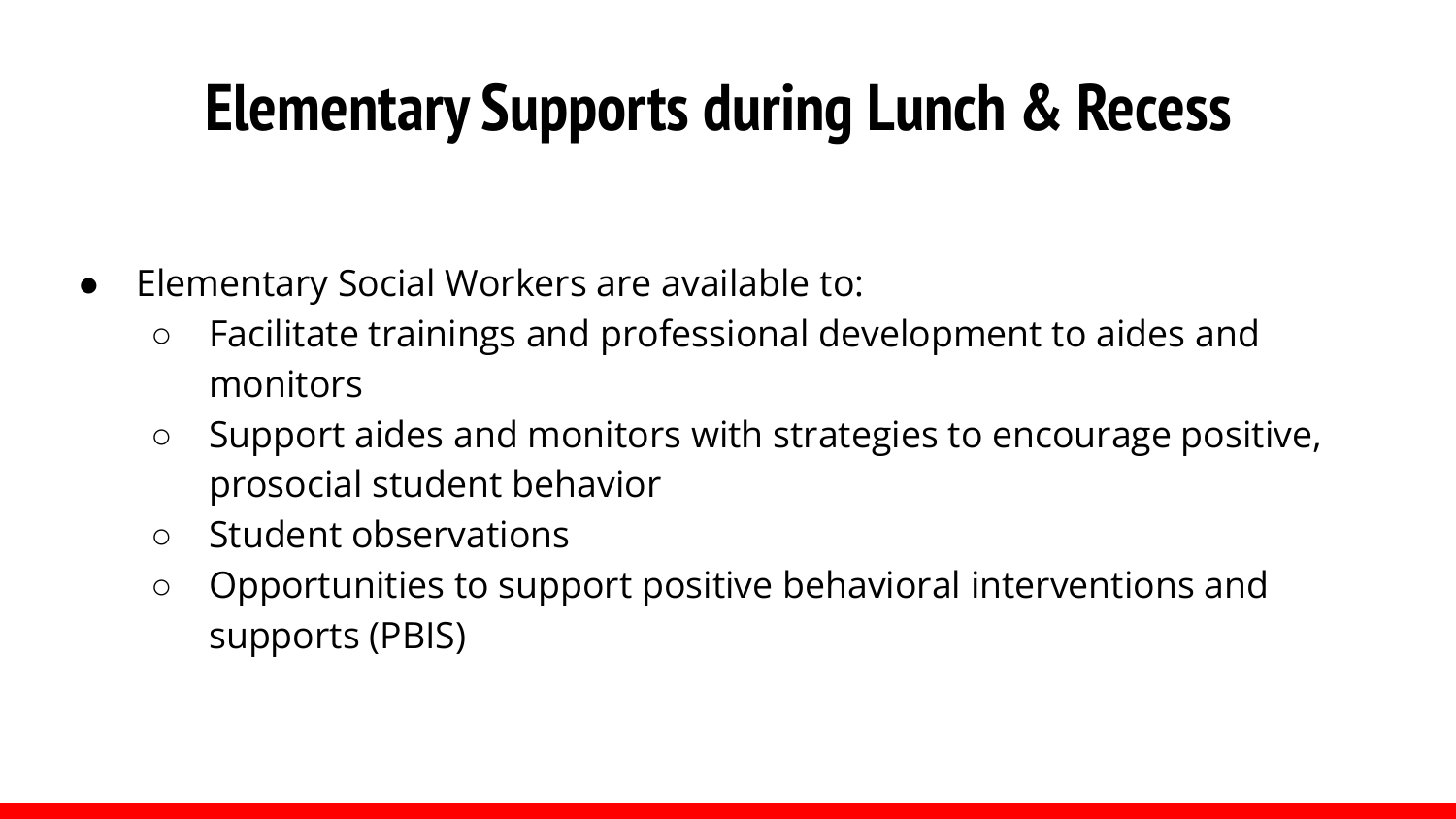### **Elementary SEL Lessons and Teacher Consultation**

- Elementary School Social Workers also provide SEL lessons based on specific classroom needs. Some topics have included:
	- Conflict Resolution
	- Managing Anxiety
	- Practicing Empathy
- Additionally, when support is needed in a particular area, Elementary School Social Workers share strategies for teachers and/or students.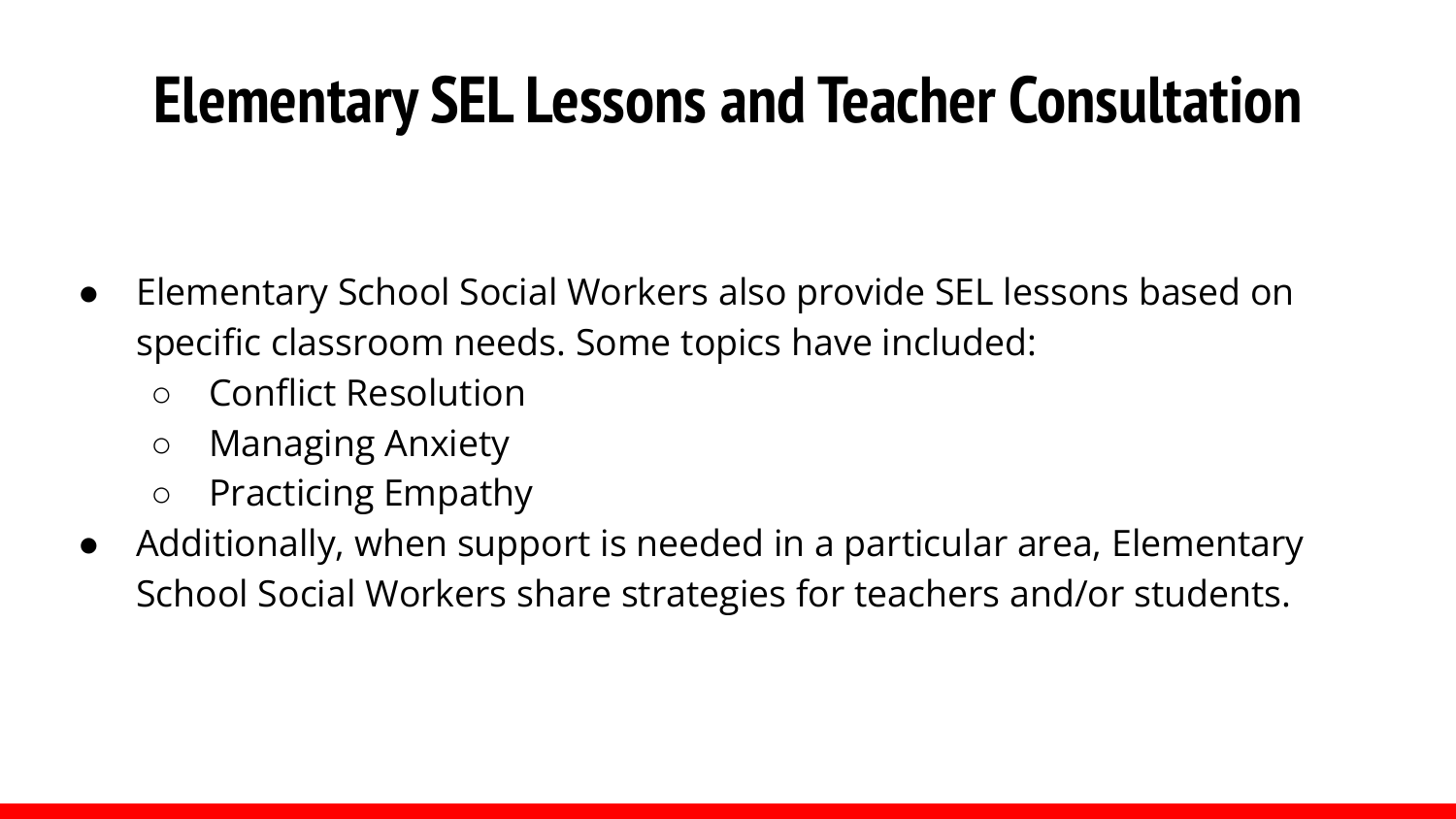# **Elementary Tier II and III: Individual and Group Counseling**

- Students are identified through MTSS process
- Recommendations made to meet student needs

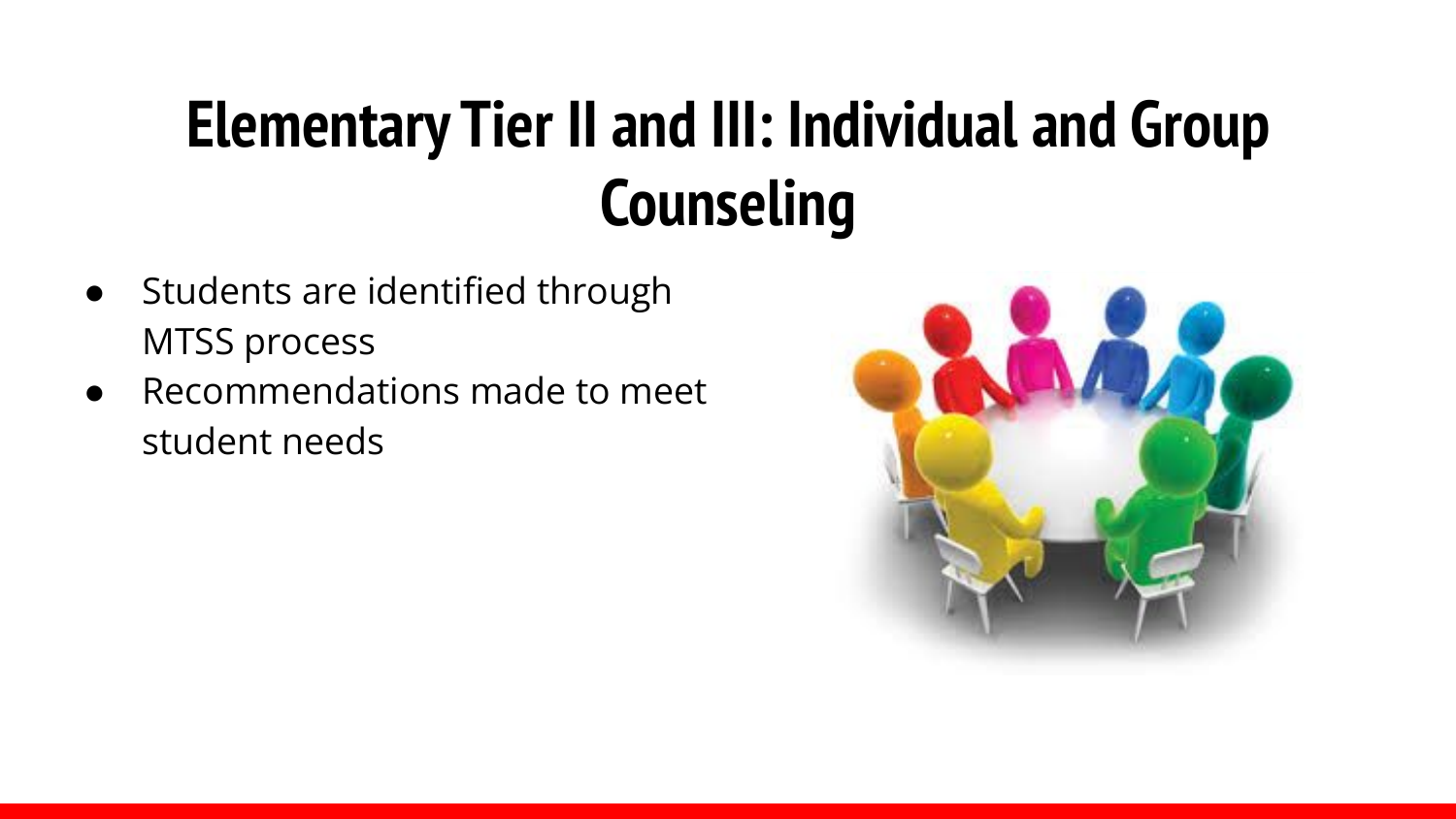# **Types of Groups/Topics - Generated through MTSS discussion based on areas of need:**

- $\star$  Coping Skills
- $\star$  Friendship and Play Skills
- ★ Anxiety
- $\star$  Changing families (transitions within families)
- $\star$  Self-regulation
- ★ New Student Groups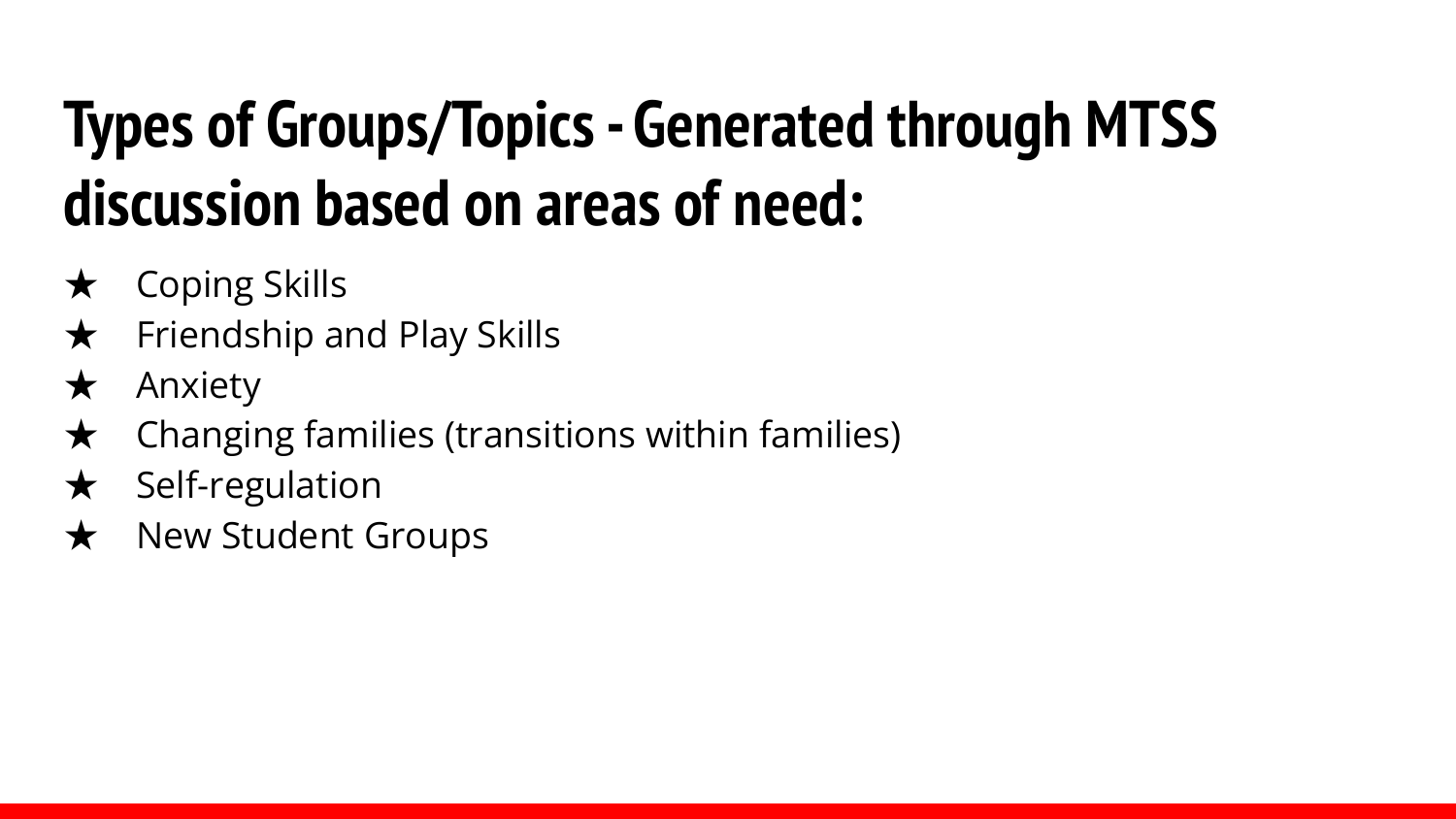### **Resources**

- Syosset Parent Support Resources <https://www.syossetschools.org/domain/294>
- CASEL SEL With Family & Caregivers <https://casel.org/systemic-implementation/sel-with-families-caregivers/>
- Confident Parents, Confident Kids Book (and other parent resources) <https://confidentparentsconfidentkids.org/the-book/>
- Harmony SEL Home Activities [https://www.sanfordharmony.org/wp-content/uploads/2020/03/Sanford-](https://www.sanfordharmony.org/wp-content/uploads/2020/03/Sanford-Harmony-Lessons-and-Activities-at-Home-1.pdf)[Harmony-Lessons-and-Activities-at-Home-1.pdf](https://www.sanfordharmony.org/wp-content/uploads/2020/03/Sanford-Harmony-Lessons-and-Activities-at-Home-1.pdf)
- Family Activities <https://go.panoramaed.com/hubfs/Family-Activities-Checklist.pdf>
- Child Empowerment <https://betterkids.education/parents#empower-your-kids-with-wisdom>